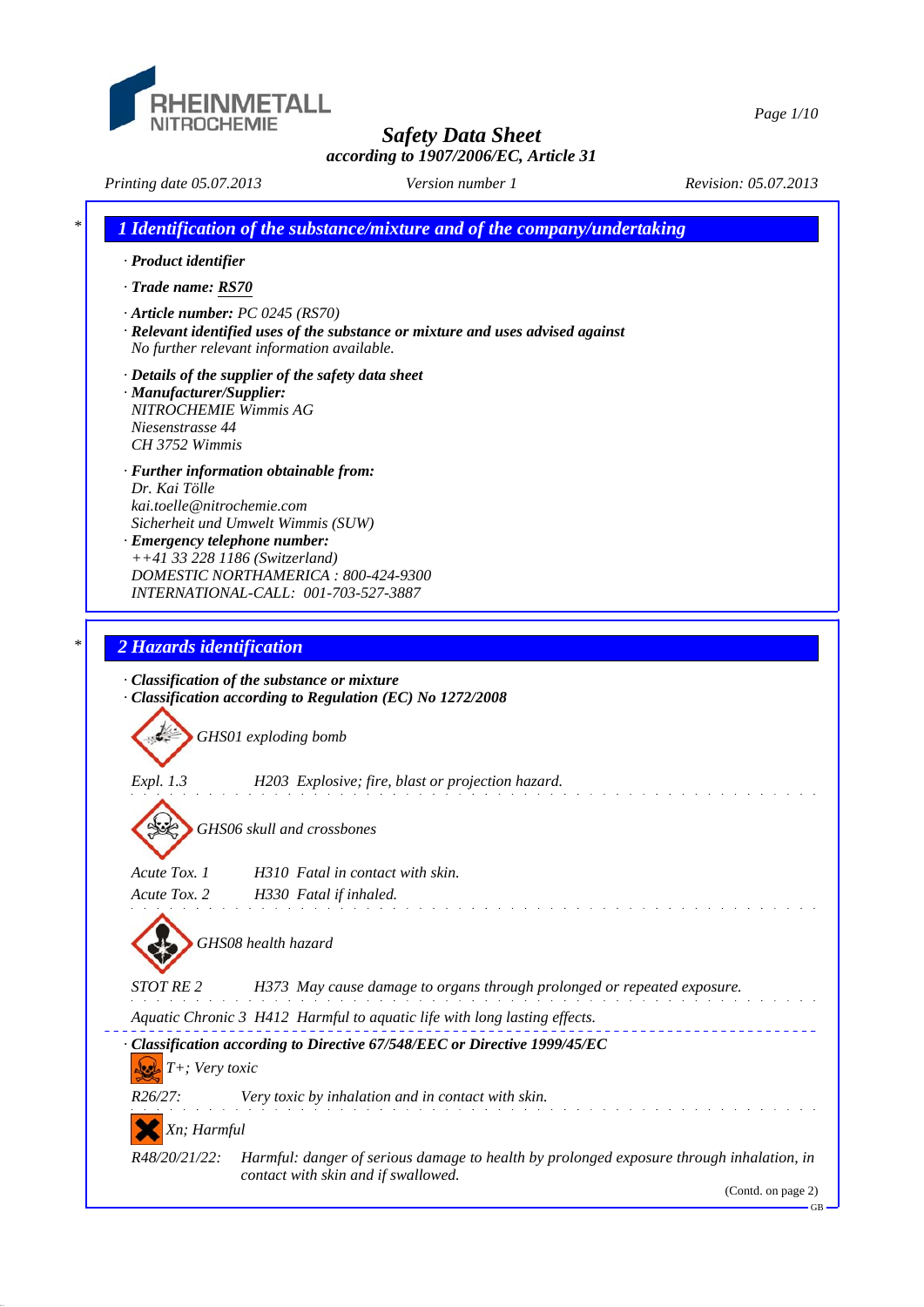

*Page 2/10*

*Safety Data Sheet according to 1907/2006/EC, Article 31*

*Printing date 05.07.2013 Revision: 05.07.2013 Version number 1*

|                                                                                           | (Contd. of page 1)                                                                                                                                                                                                                                                                                                                                                                                                                                                   |
|-------------------------------------------------------------------------------------------|----------------------------------------------------------------------------------------------------------------------------------------------------------------------------------------------------------------------------------------------------------------------------------------------------------------------------------------------------------------------------------------------------------------------------------------------------------------------|
| $E;\,Explosive$                                                                           |                                                                                                                                                                                                                                                                                                                                                                                                                                                                      |
| R2:                                                                                       | Risk of explosion by shock, friction, fire or other sources of ignition.                                                                                                                                                                                                                                                                                                                                                                                             |
| R52/53:<br>· Classification system:<br>data.                                              | Harmful to aquatic organisms, may cause long-term adverse effects in the aquatic<br>environment.<br>· Information concerning particular hazards for human and environment:<br>The product has to be labelled due to the calculation procedure of the "General Classification guideline for<br>preparations of the EU" in the latest valid version.<br>The classification is according to the latest editions of the EU-lists, and extended by company and literature |
| · Label elements                                                                          |                                                                                                                                                                                                                                                                                                                                                                                                                                                                      |
| Materials.                                                                                | · Labelling according to EU guidelines:<br>Observe the general safety regulations when handling chemicals.<br>The product has been classified and marked in accordance with EU Directives / Ordinance on Hazardous                                                                                                                                                                                                                                                   |
| T+ Very toxic<br>E Explosive                                                              | · Code letter and hazard designation of product:                                                                                                                                                                                                                                                                                                                                                                                                                     |
| glycerol trinitrate                                                                       | · Hazard-determining components of labelling:                                                                                                                                                                                                                                                                                                                                                                                                                        |
| $\cdot$ Risk phrases:<br>2<br>26/27<br>52/53                                              | Risk of explosion by shock, friction, fire or other sources of ignition.<br>Very toxic by inhalation and in contact with skin.<br>48/20/21/22 Harmful: danger of serious damage to health by prolonged exposure through inhalation, in<br>contact with skin and if swallowed.<br>Harmful to aquatic organisms, may cause long-term adverse effects in the aquatic environment.                                                                                       |
| · Safety phrases:<br>45<br>possible).<br>61                                               | 27/28 After contact with skin, take off immediately all contaminated clothing, and wash immediately with<br>plenty of water.<br>36/37 Wear suitable protective clothing and gloves.<br>In case of accident or if you feel unwell, seek medical advice immediately (show the label where<br>Avoid release to the environment. Refer to special instructions/safety data sheets.                                                                                       |
| $\cdot$ Other hazards<br>· <b>PBT</b> : Not applicable.<br>$\cdot v$ PvB: Not applicable. | · Results of PBT and vPvB assessment                                                                                                                                                                                                                                                                                                                                                                                                                                 |

*· Chemical characterization: Mixtures*

*· Description: Mixture of substances listed below with nonhazardous additions.*

(Contd. on page 3) GB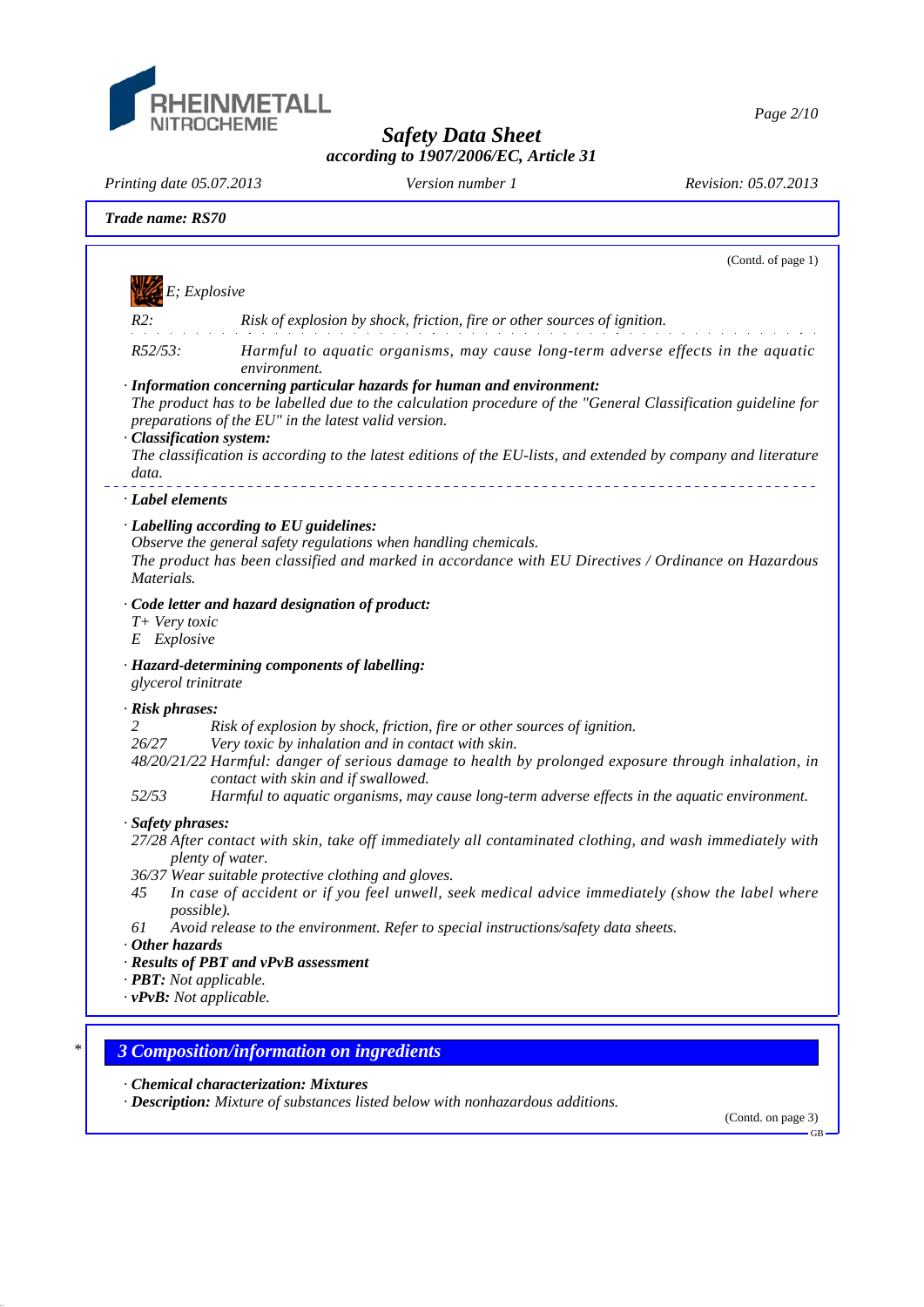

*Page 3/10*

### *Safety Data Sheet according to 1907/2006/EC, Article 31*

*Printing date 05.07.2013 Revision: 05.07.2013 Version number 1*

### *Trade name: RS70*

| $\cdot$ Dangerous components:<br>$CAS: 9004-70-0$<br><i>Nitrocellulose</i><br>$E$ R1-3<br>$\diamond$ Unst. Expl., H200<br>glycerol trinitrate<br>$CAS: 55-63-0$     | (Contd. of page 2) |                                                                  |
|---------------------------------------------------------------------------------------------------------------------------------------------------------------------|--------------------|------------------------------------------------------------------|
|                                                                                                                                                                     |                    |                                                                  |
|                                                                                                                                                                     | 83%                |                                                                  |
| R33<br><i>Solist. Expl., H200; Acute Tox. 2, H300; Acute Tox. 1, H310; Acute Tox.</i> 2, H330; $\circledast$ STOT RE 2, H373; $\circledast$ Aquatic Chronic 2, H411 | 11%                | EINECS: 200-240-8 $T + R26/27/28$ ; ER3; $\frac{1}{27}$ N R51/53 |

*· Additional information: For the wording of the listed risk phrases refer to section 16.*

### *\* 4 First aid measures*

*· Description of first aid measures*

*· General information:*

*Personal protection for the First Aider.*

*Take affected persons out of danger area and lay down.*

*Immediately remove any clothing soiled by the product.*

*Remove breathing equipment only after contaminated clothing have been completely removed.*

*In case of irregular breathing or respiratory arrest provide artificial respiration.*

*· After inhalation:*

*Supply fresh air or oxygen; call for doctor.*

*In case of unconsciousness place patient stably in side position for transportation.*

- *· After skin contact: Immediately wash with water and soap and rinse thoroughly.*
- *· After eye contact: Rinse opened eye for several minutes under running water. Then consult a doctor.*
- *· After swallowing: If symptoms persist consult doctor.*
- *· Information for doctor:*
- *· Most important symptoms and effects, both acute and delayed Headache*
- *· Indication of any immediate medical attention and special treatment needed*

*No further relevant information available.*

# *\* 5 Firefighting measures*

- *· Extinguishing media*
- *· Suitable extinguishing agents:*
- *Water*

*Water spray*

- *· For safety reasons unsuitable extinguishing agents:*
- *Extinguishing powder*
- *Carbon dioxide*

*Sand*

*Foam*

*· Special hazards arising from the substance or mixture No further relevant information available.*

- *· Advice for firefighters*
- *· Protective equipment:*
- *Wear self-contained respiratory protective device.*
- *Mouth respiratory protective device.*

GB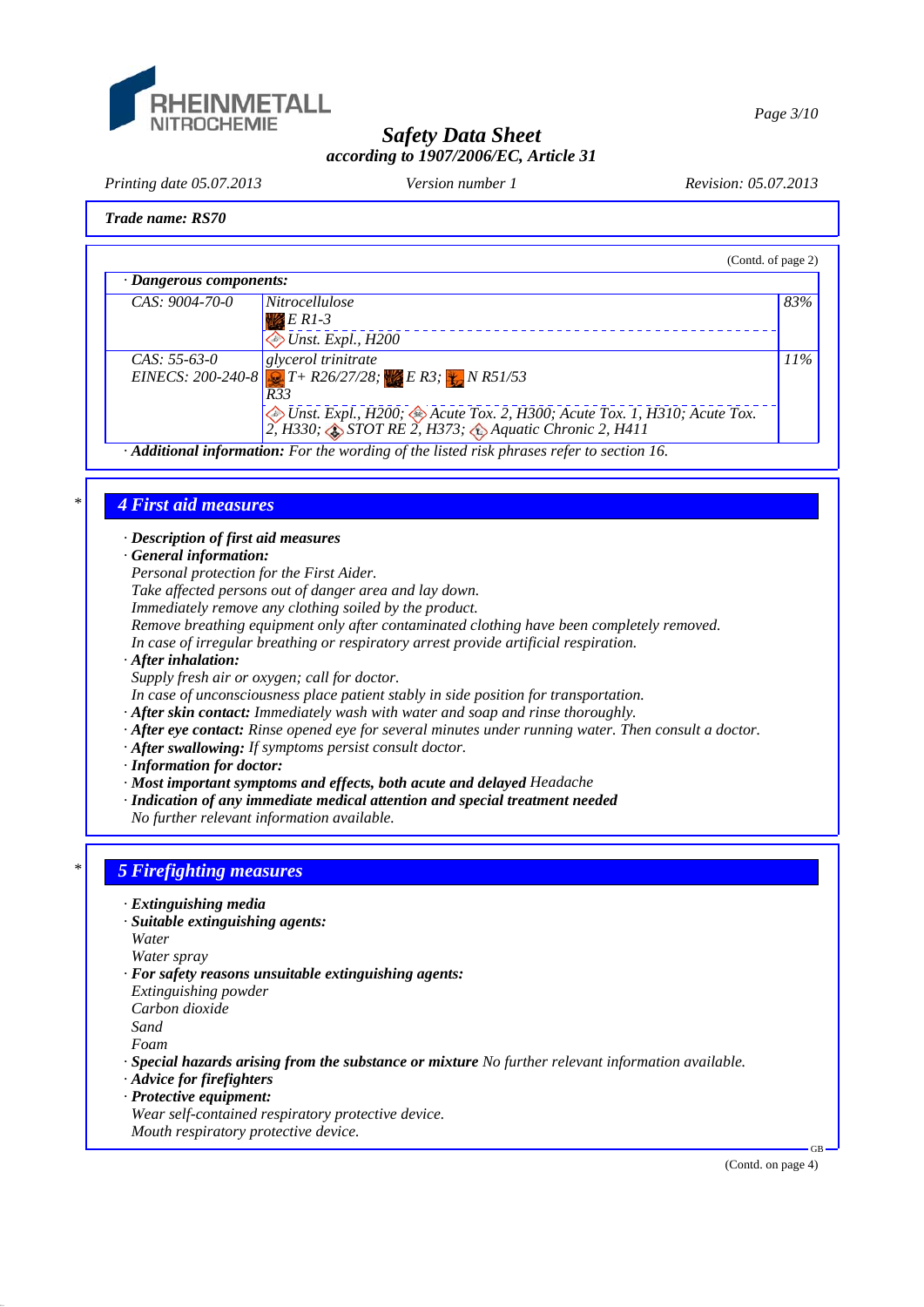

*Page 4/10*

### *Safety Data Sheet according to 1907/2006/EC, Article 31*

*Printing date 05.07.2013 Revision: 05.07.2013 Version number 1*

*Trade name: RS70*

(Contd. of page 3)

### *\* 6 Accidental release measures*

- *· Personal precautions, protective equipment and emergency procedures Keep away from ignition sources. Remove persons from danger area.*
- *· Environmental precautions: Inform respective authorities in case of seepage into water course or sewage system. Do not allow to enter sewers/ surface or ground water.*
- *· Methods and material for containment and cleaning up: Dispose contaminated material as waste according to item 13. Ensure adequate ventilation.*

#### *· Reference to other sections See Section 7 for information on safe handling. See Section 8 for information on personal protection equipment. See Section 13 for disposal information.*

# *\* 7 Handling and storage*

#### *· Handling:*

#### *· Precautions for safe handling*

*Thorough dedusting. Ensure good ventilation/exhaustion at the workplace. Open and handle receptacle with care.*

*· Information about fire - and explosion protection: Keep ignition sources away - Do not smoke. Protect from heat. Prevent impact and friction. Keep respiratory protective device available.*

*· Conditions for safe storage, including any incompatibilities*

- *· Storage:*
- *· Requirements to be met by storerooms and receptacles: storage facility for explosives*
- *· Information about storage in one common storage facility: only storage facility for explosives*
- *pay attention to the compatibility group*
- *· Further information about storage conditions: Keep container tightly sealed.*
- *Protect from heat and direct sunlight.*
- *· Storage class: 1*
- *· Specific end use(s) No further relevant information available.*

### *\* 8 Exposure controls/personal protection*

*· Additional information about design of technical facilities: No further data; see item 7.*

- *· Control parameters*
- *· Ingredients with limit values that require monitoring at the workplace:*
- *The product does not contain any relevant quantities of materials with critical values that have to be monitored at the workplace.*

(Contd. on page 5)

GB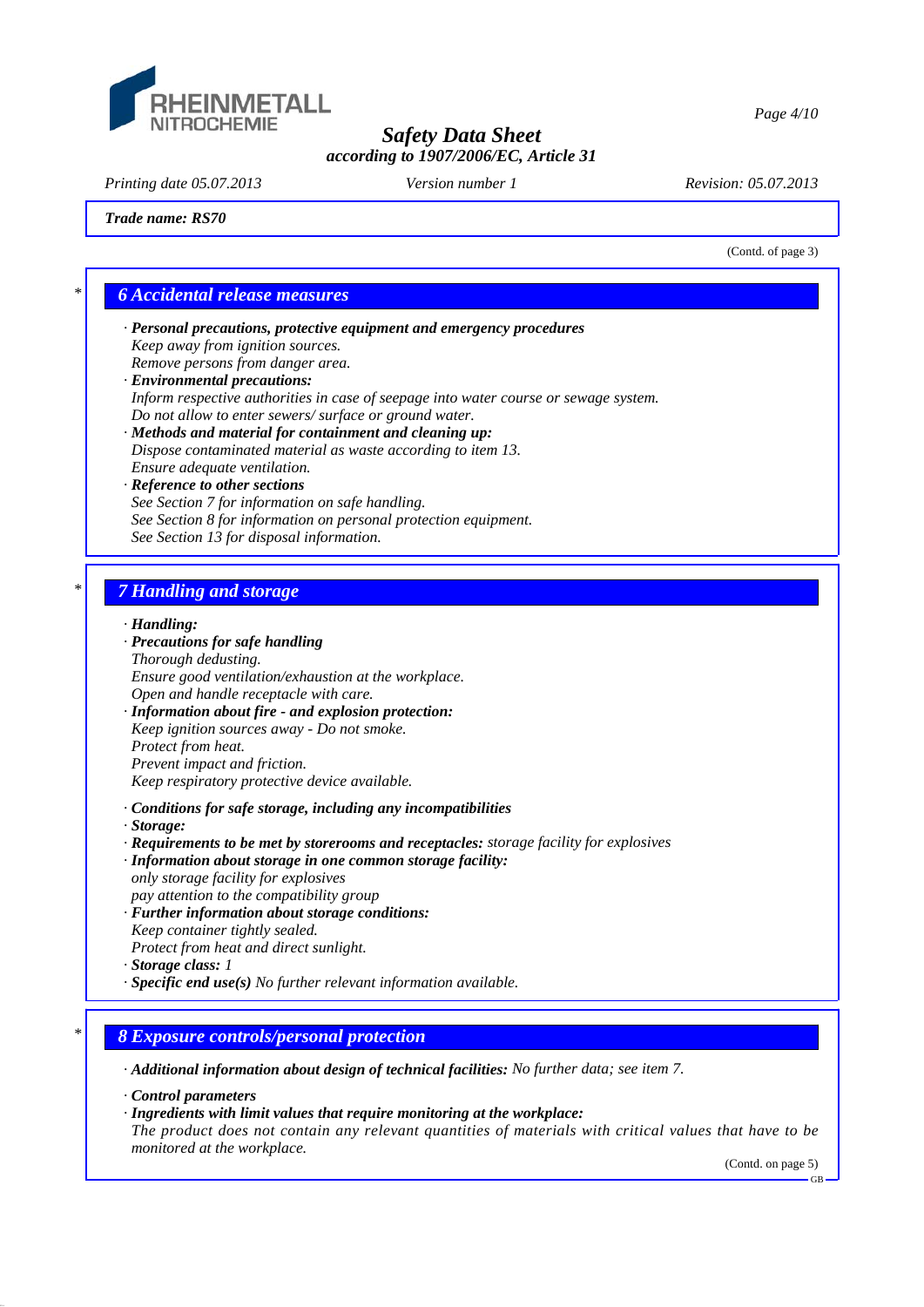

*Page 5/10*

# *Safety Data Sheet according to 1907/2006/EC, Article 31*

*Printing date 05.07.2013 Revision: 05.07.2013 Version number 1*

### *Trade name: RS70*

|             | (Contd. of page 4)                                                                                                                                                                                                                                                                                                                            |
|-------------|-----------------------------------------------------------------------------------------------------------------------------------------------------------------------------------------------------------------------------------------------------------------------------------------------------------------------------------------------|
|             | · Ingredients with biological limit values:                                                                                                                                                                                                                                                                                                   |
|             | 55-63-0 glycerol trinitrate                                                                                                                                                                                                                                                                                                                   |
|             | BMGV 15 µmol/mol creatinine                                                                                                                                                                                                                                                                                                                   |
|             | Medium: urine                                                                                                                                                                                                                                                                                                                                 |
|             | Sampling time: at the end of the period of exposure                                                                                                                                                                                                                                                                                           |
|             | Parameter: total nitroglycols                                                                                                                                                                                                                                                                                                                 |
|             | · Additional information: The lists valid during the making were used as basis.                                                                                                                                                                                                                                                               |
|             | · Exposure controls                                                                                                                                                                                                                                                                                                                           |
|             | · Personal protective equipment:                                                                                                                                                                                                                                                                                                              |
|             | · General protective and hygienic measures:                                                                                                                                                                                                                                                                                                   |
|             | Keep away from foodstuffs, beverages and feed.                                                                                                                                                                                                                                                                                                |
|             | Immediately remove all soiled and contaminated clothing                                                                                                                                                                                                                                                                                       |
|             | Wash hands before breaks and at the end of work.                                                                                                                                                                                                                                                                                              |
|             | Store protective clothing separately.                                                                                                                                                                                                                                                                                                         |
|             | Avoid contact with the eyes and skin.                                                                                                                                                                                                                                                                                                         |
|             | <b>Standarts of Personal Protective Equipment</b>                                                                                                                                                                                                                                                                                             |
|             | Respiratory protection EN 136, 140, 149                                                                                                                                                                                                                                                                                                       |
|             | Eye protection EN 166                                                                                                                                                                                                                                                                                                                         |
|             | Body protection EN 340, 463, 468, 943-1, 943-2                                                                                                                                                                                                                                                                                                |
|             | Protection of hands EN 374                                                                                                                                                                                                                                                                                                                    |
|             | Safety shoes EN-ISO 20345                                                                                                                                                                                                                                                                                                                     |
|             | · Respiratory protection:                                                                                                                                                                                                                                                                                                                     |
|             | Not necessary if room is well-ventilated.                                                                                                                                                                                                                                                                                                     |
|             | In case of brief exposure or low pollution use respiratory filter device. In case of intensive or longer exposure                                                                                                                                                                                                                             |
|             | use self-contained respiratory protective device.                                                                                                                                                                                                                                                                                             |
|             | · Protection of hands:                                                                                                                                                                                                                                                                                                                        |
|             | Protective gloves                                                                                                                                                                                                                                                                                                                             |
| degradation | The glove material has to be impermeable and resistant to the product/the substance/the preparation.<br>Selection of the glove material on consideration of the penetration times, rates of diffusion and the                                                                                                                                 |
|             | · Material of gloves                                                                                                                                                                                                                                                                                                                          |
|             | Butyl rubber, BR                                                                                                                                                                                                                                                                                                                              |
|             | Nitrile rubber, NBR                                                                                                                                                                                                                                                                                                                           |
|             | The selection of the suitable gloves does not only depend on the material, but also on further marks of quality<br>and varies from manufacturer to manufacturer. As the product is a preparation of several substances, the<br>resistance of the glove material can not be calculated in advance and has therefore to be checked prior to the |

*application. Nomex*

#### *· Penetration time of glove material*

*The exact break trough time has to be found out by the manufacturer of the protective gloves and has to be observed.*

*· For the permanent contact gloves made of the following materials are suitable:*

- *antistatic gloves (Nomex) over disposable gloves (nitrile or butylrubber)*
- *· For the permanent contact of a maximum of 15 minutes gloves made of the following materials are suitable:*

*Butyl rubber, BR Nitrile rubber, NBR*

(Contd. on page 6)

GB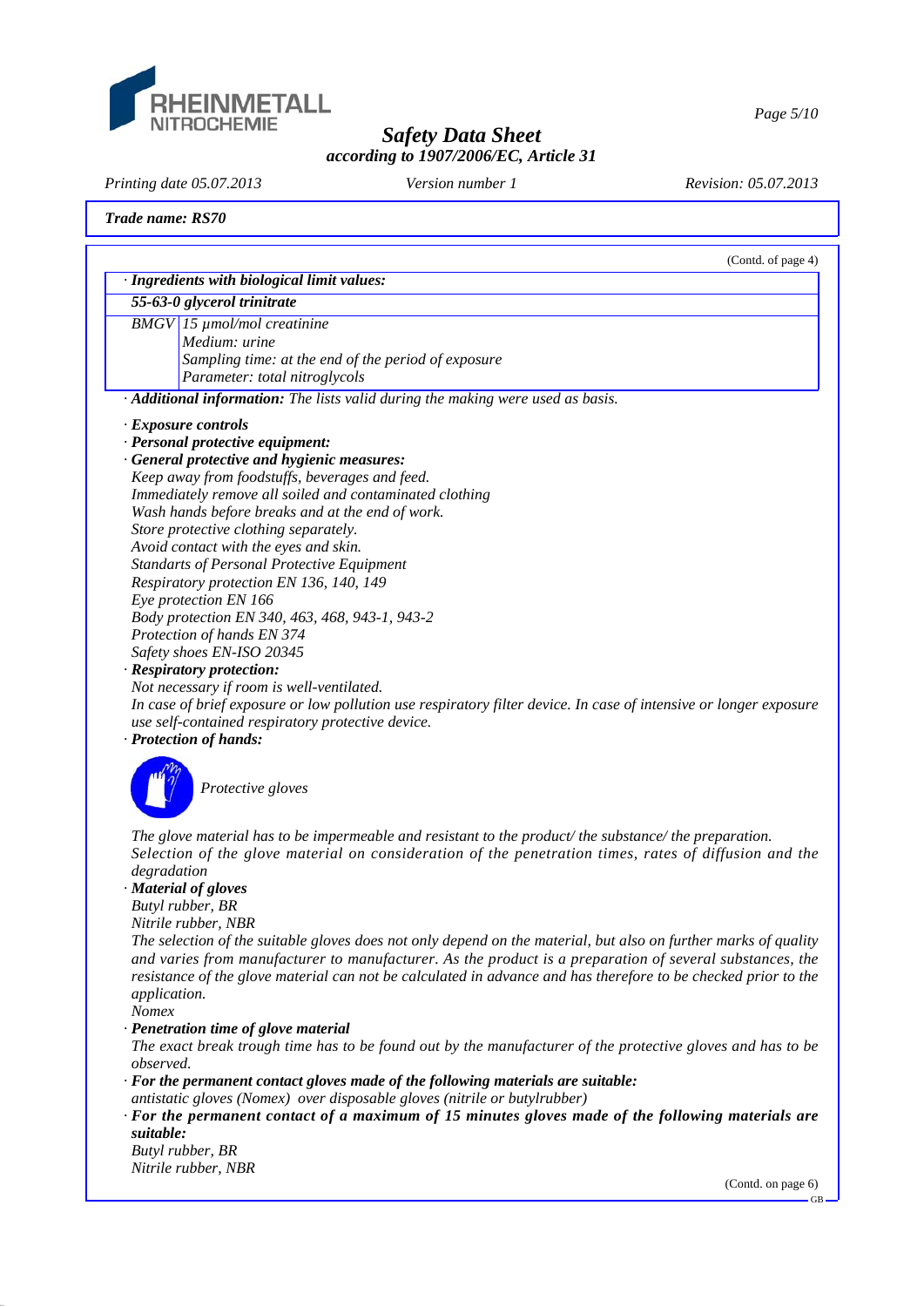

*Printing date 05.07.2013 Revision: 05.07.2013 Version number 1*

(Contd. of page 5)

*Trade name: RS70*

*· Eye protection: Safety glasses*

*· Body protection: use antistatic protective work clothing*

| · Information on basic physical and chemical properties<br><b>General Information</b> |                                                                |
|---------------------------------------------------------------------------------------|----------------------------------------------------------------|
| $\cdot$ Appearance:                                                                   |                                                                |
| Form:                                                                                 | Solid                                                          |
| Colour:                                                                               | According to product specification                             |
| $\cdot$ Odour:                                                                        | Characteristic                                                 |
| · Odour threshold:                                                                    | Not determined.                                                |
| $\cdot$ pH-value:                                                                     | Not applicable.                                                |
| Change in condition                                                                   |                                                                |
| <b>Melting point/Melting range:</b>                                                   |                                                                |
| <b>Boiling point/Boiling range:</b>                                                   | Undetermined.                                                  |
| · Flash point:                                                                        |                                                                |
| · Flammability (solid, gaseous):                                                      | Not determined.                                                |
| · Ignition temperature:                                                               | ca. 170 $\degree$ C                                            |
| · Decomposition temperature:                                                          | Not determined.                                                |
| $·$ <i>Self-igniting</i> :                                                            | Product is not selfigniting.                                   |
| · Danger of explosion:                                                                | sensitive to detonation blast (detonator) - Explosive with or  |
|                                                                                       | without conact with air                                        |
|                                                                                       | Risk of explosion by shock, friction, fire or other sources of |
|                                                                                       | <i>ignition.</i>                                               |
| $\cdot$ Minimum ignition temperature of a dust cloud 170 °C                           |                                                                |
| $\cdot$ Explosion limits:                                                             |                                                                |
| Lower:                                                                                | Not determined.                                                |
| <b>Upper:</b>                                                                         | Not determined.                                                |
| · Vapour pressure:                                                                    | Not applicable.                                                |
| $\cdot$ Density:                                                                      | $S.$ PLB                                                       |
| · Partition coefficient (n-octanol/water):                                            | Not determined.                                                |
| · Viscosity:                                                                          |                                                                |
| Dynamic:                                                                              | Not applicable.                                                |
| Kinematic:                                                                            | Not applicable.                                                |
| $·$ Other information                                                                 | No further relevant information available.                     |

# *\* 10 Stability and reactivity*

*· Reactivity*

*· Chemical stability*

*· Thermal decomposition / conditions to be avoided: No decomposition if used according to specifications.*

(Contd. on page 7) GB

*Page 6/10*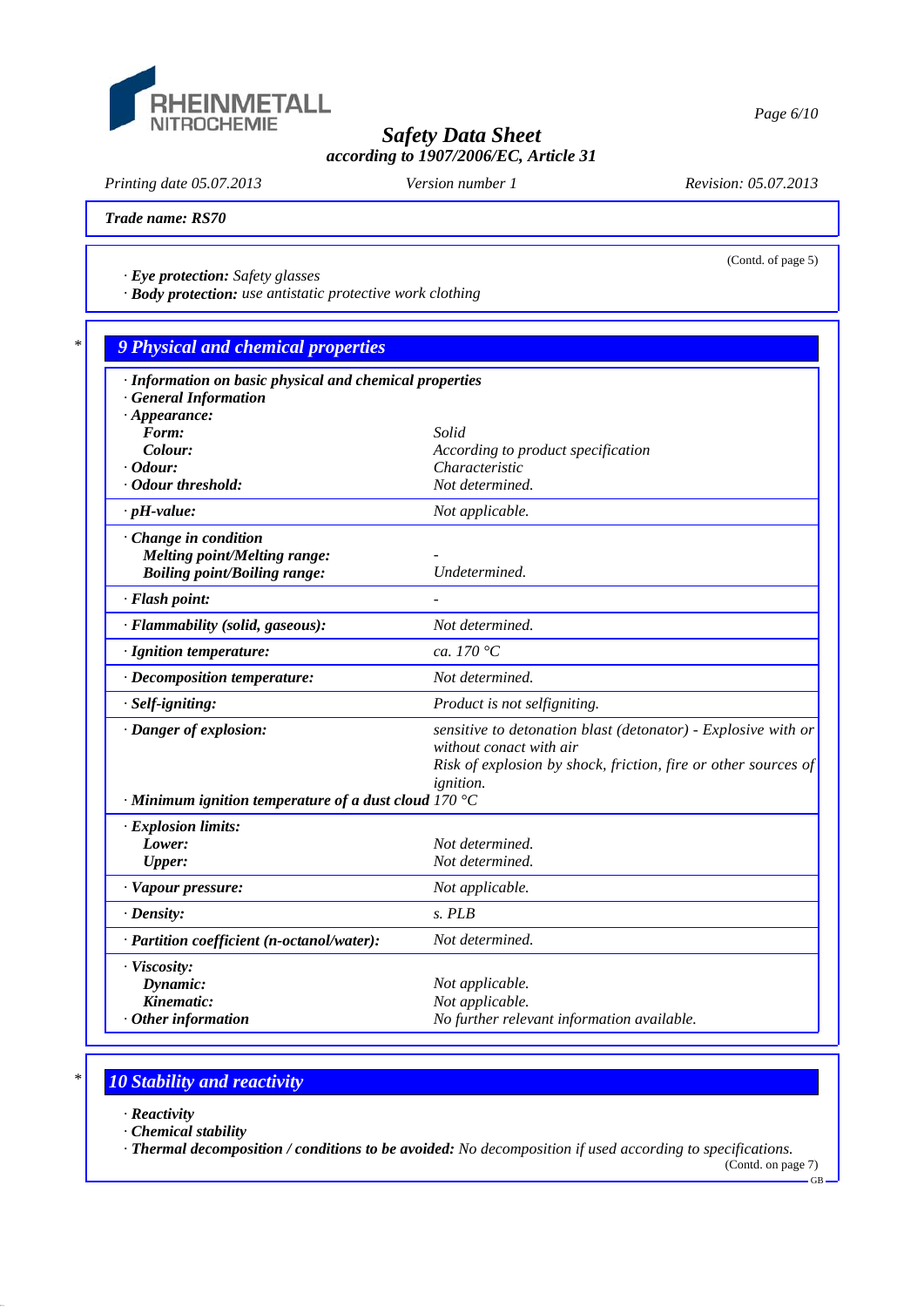

*Printing date 05.07.2013 Revision: 05.07.2013 Version number 1*

(Contd. of page 6)

*Trade name: RS70*

*· Possibility of hazardous reactions*

*Flammable. Danger of explosion.*

*· Conditions to avoid No further relevant information available.*

*· Incompatible materials: Oxidiser*

- *· Hazardous decomposition products:*
- *Poisonous gases/vapours*

*Nitrogen oxides*

# *11 Toxicological information*

*· Information on toxicological effects*

*· Acute toxicity:*

*· LD/LC50 values relevant for classification:*

*55-63-0 glycerol trinitrate*

*Oral LD50 525 mg/kg (rat)*

*· Primary irritant effect:*

*· on the skin: No irritant effect.*

*· on the eye: No irritating effect.*

- *· Sensitization: No sensitizing effects known.*
- *· Additional toxicological information:*

*The product shows the following dangers according to the calculation method of the General EU Classification Guidelines for Preparations as issued in the latest version:*

*Very toxic*

*Danger through skin adsorption.*

# *\* 12 Ecological information*

*· Toxicity*

*· Aquatic toxicity:*

*55-63-0 glycerol trinitrate*

*LC50 1.28 mg/l (Fisch (L.macrochirus))*

*· Persistence and degradability No further relevant information available.*

- *· Behaviour in environmental systems:*
- *· Bioaccumulative potential No further relevant information available.*
- *· Mobility in soil No further relevant information available.*
- *· Ecotoxical effects:*
- *· Remark: Harmful to fish*
- *· Additional ecological information:*

*· General notes:*

*Water hazard class 3 (German Regulation) (Self-assessment): extremely hazardous for water Do not allow product to reach ground water, water course or sewage system, even in small quantities. Danger to drinking water if even extremely small quantities leak into the ground.*

*Harmful to aquatic organisms · Results of PBT and vPvB assessment*

*· PBT: Not applicable.*

*· vPvB: Not applicable.*

(Contd. on page 8)

GB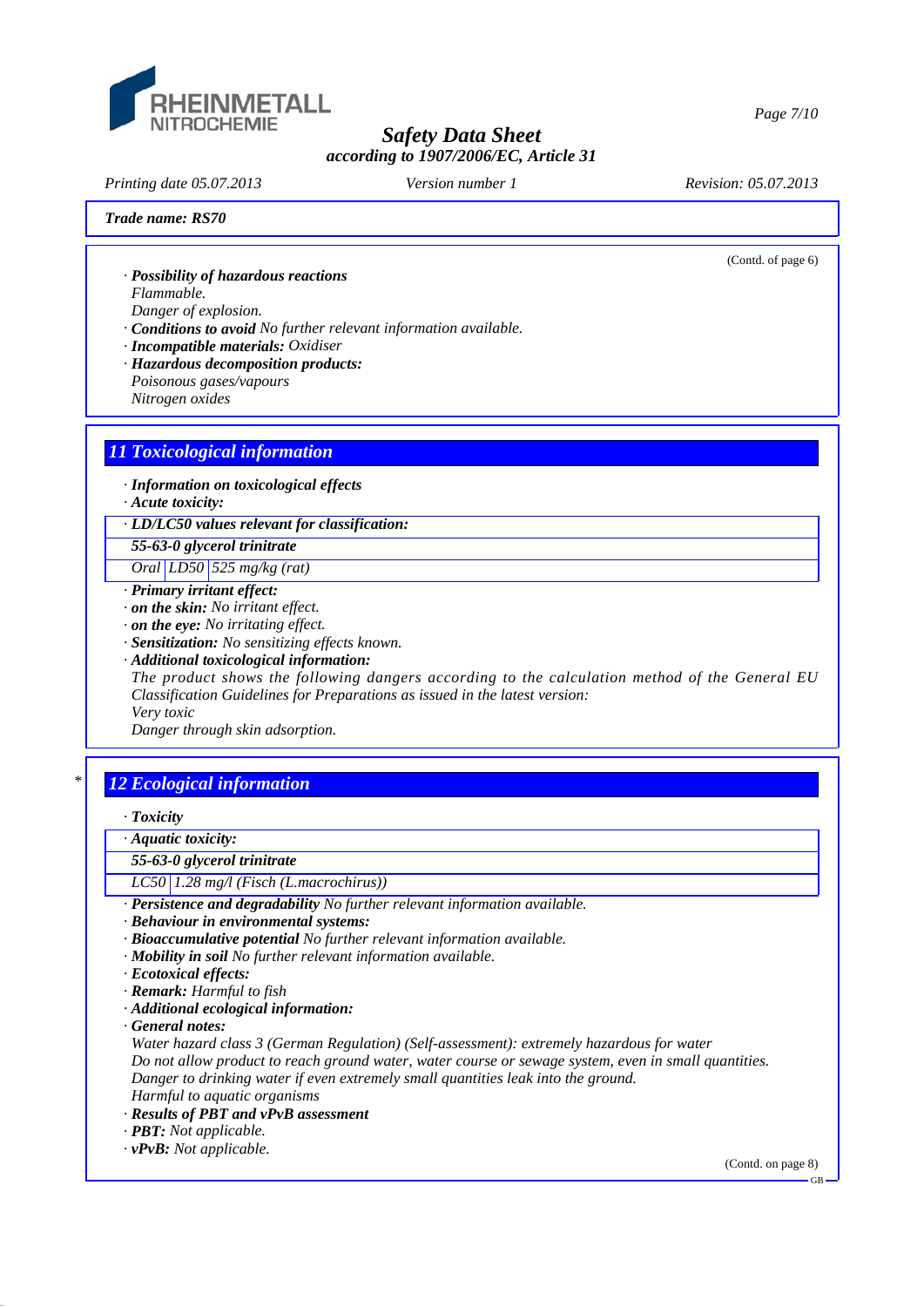

*Printing date 05.07.2013 Revision: 05.07.2013 Version number 1*

(Contd. of page 7)

*Trade name: RS70*

*· Other adverse effects No further relevant information available.*

# *\* 13 Disposal considerations*

*· Waste treatment methods*

- *· Recommendation*
- *Must not be disposed together with household garbage. Do not allow product to reach sewage system. · European waste catalogue 160403*
- *· Uncleaned packaging:*
- *· Recommendation: Disposal must be made according to official regulations.*

# *\* 14 Transport information · UN-Number · ADR, IMDG, IATA UN0161 · UN proper shipping name · ADR 0161 TREIBLADUNGSPULVER · IMDG, IATA POWDER, SMOKELESS · Transport hazard class(es) · ADR · Class 1 (1.3C) Explosive substances and articles. · Label 1.3C · IMDG, IATA · Label 1.3C · Packing group · ADR, IMDG, IATA II · Environmental hazards: · Marine pollutant: No · Special precautions for user Warning: Explosive substances and articles. · EMS Number: F-B,S-Y · Transport in bulk according to Annex II of MARPOL73/78 and the IBC Code Not applicable. · Transport/Additional information: · ADR · Tunnel restriction code C5000D* (Contd. on page 9) GB

*Page 8/10*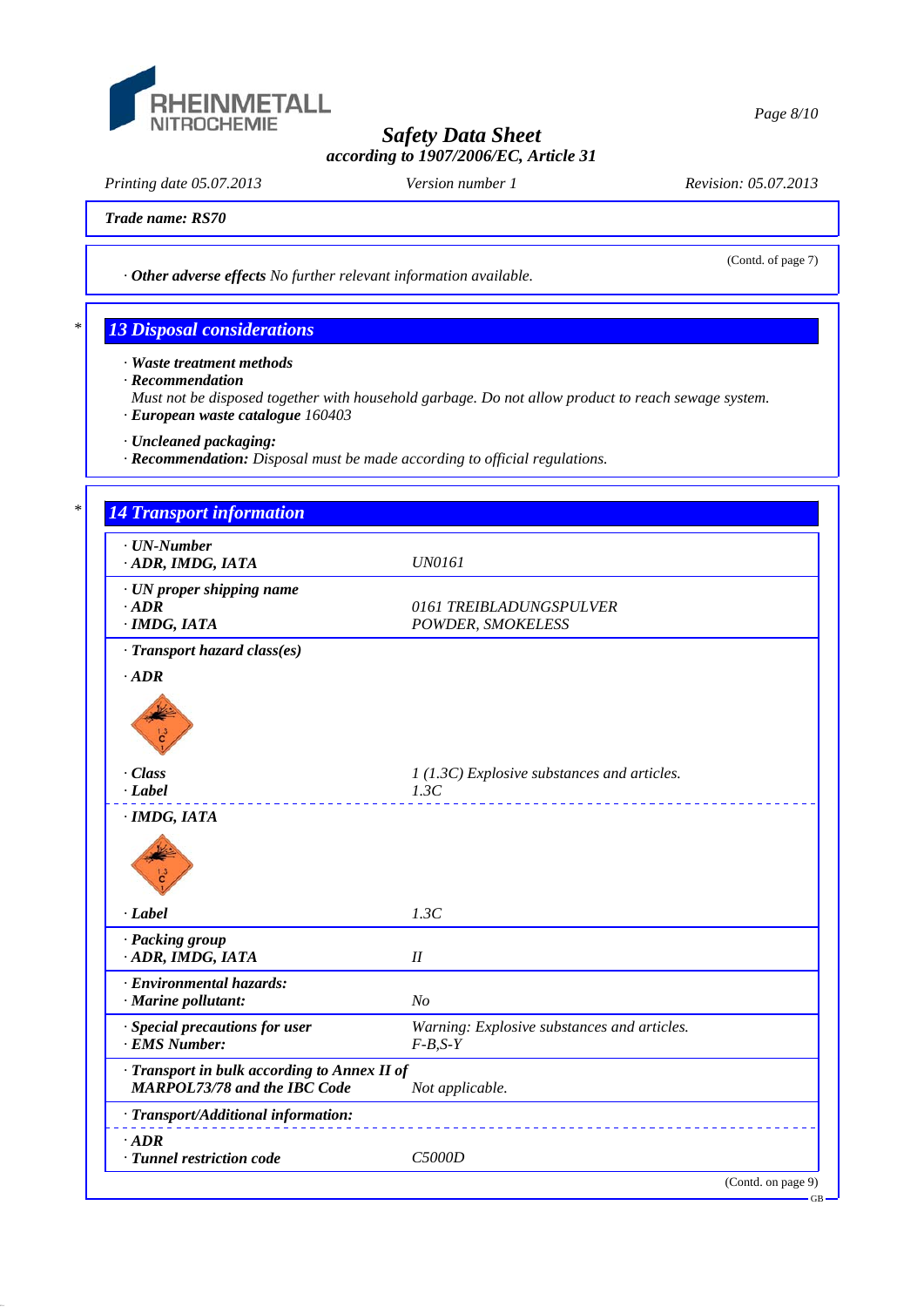

*Printing date 05.07.2013 Revision: 05.07.2013 Version number 1*

(Contd. of page 8)

*Trade name: RS70*

*· UN "Model Regulation": UN0161, POWDER, SMOKELESS, 1.3C (1.3C), II*

### *\* 15 Regulatory information*

- *· Safety, health and environmental regulations/legislation specific for the substance or mixture*
- *· Labelling according to EU guidelines:*

*Observe the general safety regulations when handling chemicals. The product has been classified and marked in accordance with EU Directives / Ordinance on Hazardous Materials.*

- *· Code letter and hazard designation of product:*
- *T+ Very toxic*
- *E Explosive*
- *· Hazard-determining components of labelling: glycerol trinitrate*

#### *· Risk phrases:*

*2 Risk of explosion by shock, friction, fire or other sources of ignition.*

- *26/27 Very toxic by inhalation and in contact with skin.*
- *48/20/21/22 Harmful: danger of serious damage to health by prolonged exposure through inhalation, in contact with skin and if swallowed.*
- *52/53 Harmful to aquatic organisms, may cause long-term adverse effects in the aquatic environment.*

#### *· Safety phrases:*

- *27/28 After contact with skin, take off immediately all contaminated clothing, and wash immediately with plenty of water.*
- *36/37 Wear suitable protective clothing and gloves.*
- *45 In case of accident or if you feel unwell, seek medical advice immediately (show the label where possible).*
- *61 Avoid release to the environment. Refer to special instructions/safety data sheets.*

#### *· National regulations:*

| Class | Share in $%$ |
|-------|--------------|
|       | 105          |

*· Chemical safety assessment: A Chemical Safety Assessment has not been carried out.*

### *16 Other information*

*This information is based on our present knowledge. However, this shall not constitute a guarantee for any specific product features and shall not establish a legally valid contractual relationship.*

#### *· Relevant phrases*

*H200 Unstable explosives.*

- *H300 Fatal if swallowed.*
- *H310 Fatal in contact with skin.*
- *H330 Fatal if inhaled.*
- *H373 May cause damage to organs through prolonged or repeated exposure.*
- *H411 Toxic to aquatic life with long lasting effects.*
- *R1 Explosive when dry.*

*R26/27/28 Very toxic by inhalation, in contact with skin and if swallowed.*